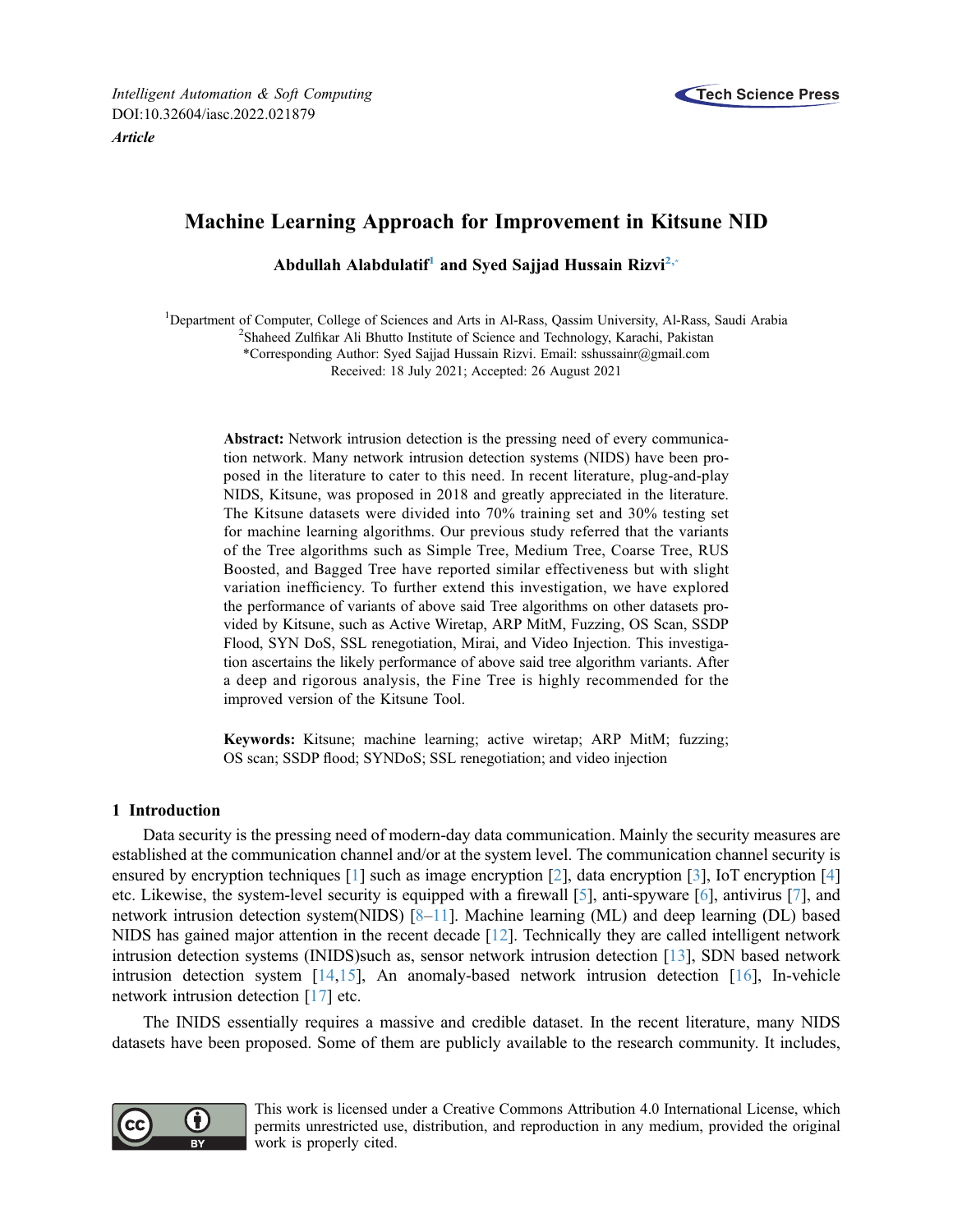but not limited to, UNSW-NB15 (2015) [[18\]](#page-12-5), NSL-KDD dataset (2019) [[19\]](#page-12-6), Kitsune (2019) [[20\]](#page-12-7), NSL-KDD dataset (2020) [[21](#page-12-8)], CIDDS-001 dataset (2018) [[22\]](#page-12-9), LITNET (2020) [[23\]](#page-12-10), KDD CUP (99) [[24](#page-12-11)] etc. It can be observed that during the last couple of years, many benchmark datasets have been proposed by the research community for INIDS. To the best of our comprehension, 'Kitsune' is observed as the benchmark among the dataset. It covers a wide variety of network attacks, it is massive in volume and comprehensive in contents, and is publicly available.

This study first presents a comprehensive view of the existing work on applying machine learning and deep learning algorithm on Kitsune as a literature survey. Second, we have bridged the research gap and present a parametric empirical comparison of machine learning algorithms to find the best candidate of a machine learning algorithm for Kitsune as simulation results. Finally, we have introduced a rationale for opting for the best machine learning algorithm for the improved version of Kitsune analysis.

#### 2 Literature Review

This section presents a comprehensive literature review on the recent work on the Kitsune dataset, specifically applying machine learning and deep learning algorithm on it. In late 2018, Mirsky et al. has contributed a robust plug-and-play NIDS named Kitsune. The Kitsune can detect a large variety of network attacks without substantial supervision. The principal algorithm of Kitsune is KitNET, with an ensemble of artificial neural networks. This arrangement helps to detect the traces of abnormal traffic patterns from the burst of legitimate network traffic. The authors in this research also have presented a benchmark dataset for NIDS. This dataset comprises Active Wiretap, ARP MitM, Fuzzing, OS Scan, SSDP Flood, SYN DoS, SSL renegotiation, Mirai, and Video Injection. The dataset is massive in volume and rich in contents [[20\]](#page-12-7). [Fig. 1](#page-1-0) illustrates the system overview of Kitsune, where first the network packet is fetched by packet capturer. After capturing, the packet is parsed into the units. These units are fed for feature extraction and mapping. Finally, the packet is labeled as Benign/Malicious. The dataset generated from this model is also facilities to train the machine learning and deep learning models.

<span id="page-1-0"></span>

Figure 1: System overview of Kitsune

Peng et al. [\[25](#page-12-12)] in their study discussed that the classical Signature-based Network Intrusion Detection Systems are found to be deficient in handling the new disjoint network threats. Specifically, the thread with unknown signatures is significantly less susceptible to detection and tract. This opens the venue to employ machine learning for adaptive learning. The scenario looks beneficial. However, it is also a well-established fact in the literature that machine learning is also prone to adversarial attacks. Hashemi et al., in their study, has evaluated anomaly-based NIDS for test input. Specifically, they have trained the neural network model to handle adversarial information. They have opted for Kitsune to benchmark NIDS to train the network and test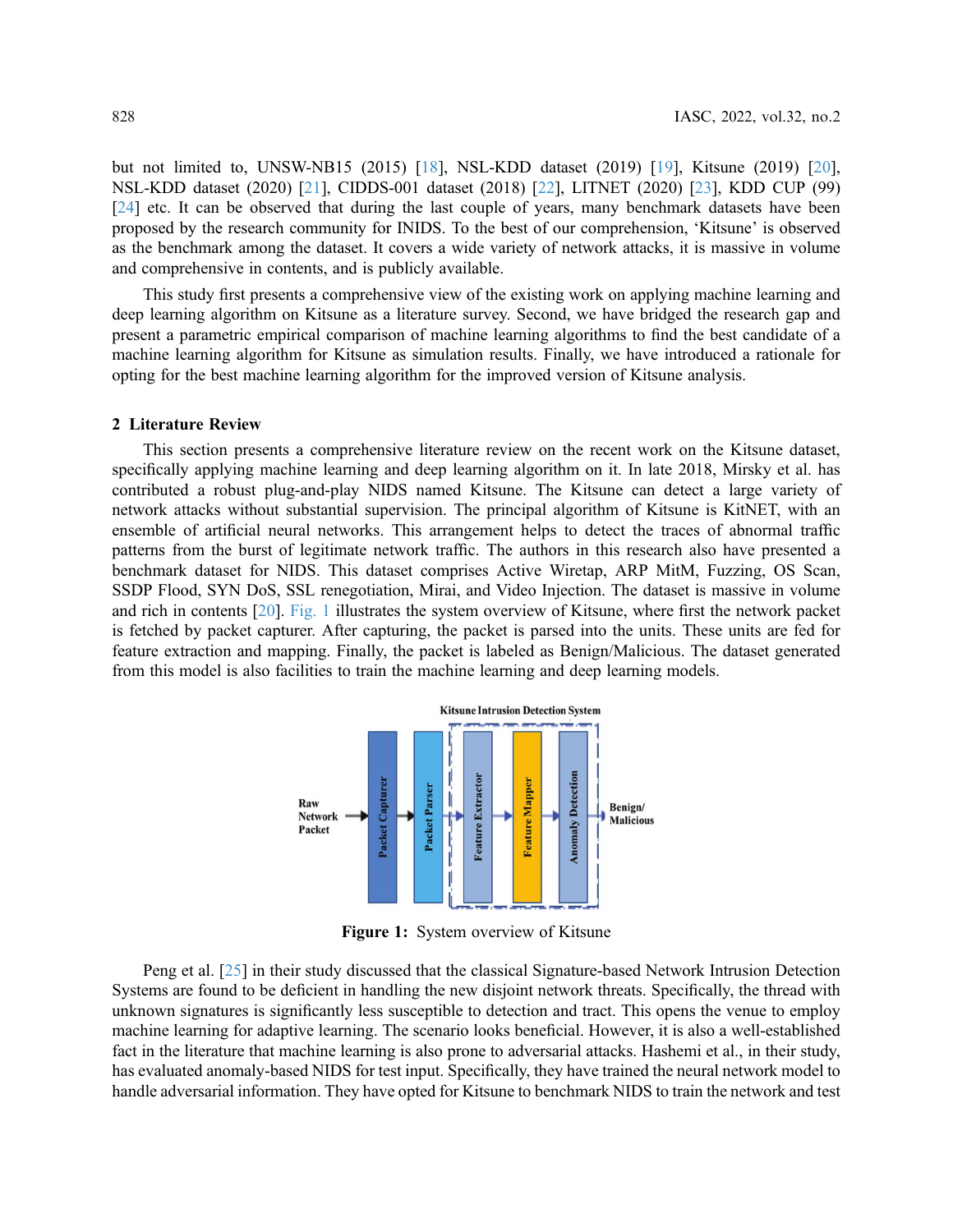it for adversarial attacks. The scope of this work is only limited to one machine learning algorithm. The investigation of other machine learning algorithms was not present in this study [\[25](#page-12-12)].

In the year 2019 Qiu et al. [\[26](#page-12-13)] have proposed a novel adversarial network attack to see if the deep learning-based IDS are equally prone to adversarial attacks. They have reported that with this adversarial attack, the accuracy of Kitsune is compromised. In this work, they have merely two types of attacked were targeted, i.e., Mirai Botnet attack and video injections. The scope of this research can further be extended if the investigation on another dataset would also be explored. Moreover, the proposed adversarial attack can be validated to other well-known variants of deep learning models [\[26](#page-12-13)].

In the same year, Hashemi et al. [[27\]](#page-12-14) seconded the vulnerability of anomaly-based NIDS based on the neural network due to the adversarial attacks. In addition, the author has highlighted that the center of the work was on the older version of the dataset that was not truly mimicking the variety of network attacks., The research work has proposed Reconstruction from Partial Observation (RePO) as a novel appliance to build a NIDS. Functionally, that it uses de-noising auto encoder for detecting different types of network attacks in a low false alert setting. It also defend adversarial example attack. They have opted Kitsune dataset to validate their approach. Later, Zhong et al. [[28\]](#page-12-15) also opted for the Kitsune dataset as the benchmark to validate their proposed work. The scope of their work was tri-folded, i.e., practical, generic, and explainable. The 'Practical refers that the suggested attack can repeatedly transform original traffic with minimal information and overhead, while keeping the functionality stable. Second, the generic refers to the proposed attack as operative for evaluating the robustness of various NIDS. Finally, explainable means to propose a reasoning method for the robustness of ML-based NIDSs.

The same researcher in [[28\]](#page-12-15), extended their work by proposing a novel anomaly detection framework. This proposed framework was the integration and hybridization of multiple deep learning architectures. This framework first use the Damped Incremental Statistics algorithm to extract features from organic network traffic. Subsequently, the auto encoder was trained with a small amount of labeled data. Likewise, the dataset with abnormal scores is fed to LSTM. Finally, the weightage ranking approach was used to determine the abnormal score. Again the benchmarking of the results for the said work was done on the Kitsune dataset. This study only targeted the Mirai botnet attack dataset and ignored the other available dataset of Kitsune like Active Wiretap, ARP MitM, Fuzzing, OS Scan, SSDP Flood, SYN DoS, SSL renegotiation, Mirai, and Video Injection [\[29](#page-12-16)]. The authors of [\[28](#page-12-15),[29\]](#page-12-16) presented their allied work in 2020 in which they publisheda practical traffic-space evasion attack on learning-based NIDSs. Again similar to [[28\]](#page-12-15) the scope of their work is tri-folded, i.e., practical, generic, and explainable. The 'practical' refers to providing a new framework to mutate malicious traffic with extremely limited information while keeping the functionality stable. The generic refers that the proposed attack was effective for any ML classifiers and non-payload-based features. Finally, 'explainable' means proposing a feature-based interpretation method to measure the robustness of targeted systems against such attacks [[30\]](#page-12-17).

Another group of researchers in [\[31](#page-13-0)] has presented a comparative analysis of FGSM, JSMA, C&W, and ENM over the Kitsune dataset in the same year [[31\]](#page-13-0). Bai et al. Set up a new approach called FastFE. This high-speed function extractor affects the ability of next-generation programmable switches to deliver the desired traffic functions flexibly and efficiently. The authors have demonstrated that the advancement of FastFE and its low overheads over the Kitsune dataset [[32\]](#page-13-1). Leevy et al. [\[33](#page-13-2)] have presented a new IDS called AE-IDF, inspired by Kitsune. However, both differentiate in feature selection in feature mapping. Kitsune used the damping window and dynamic feature retrieval, while AE-IDS used Random Forest to determine optimal functionality. In addition, Kitsune maps 'n' features to 'k' small subset using agglomerated hierarchical clustering; conversely, AE-IDS uses AP clustering to group features according to the degree of similarity.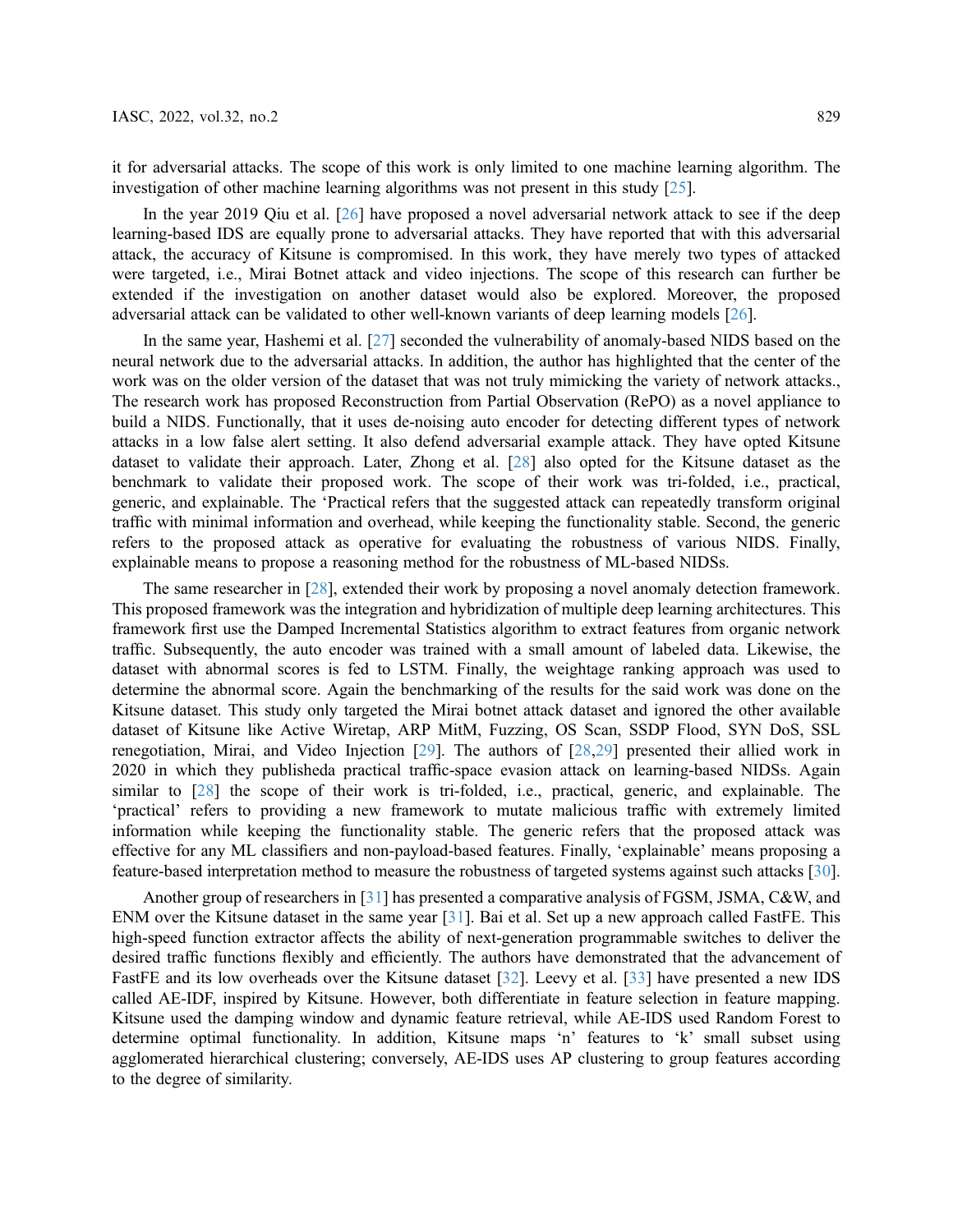Recently Wang et al. [[34\]](#page-13-3) have presented a comparative study of three different machine learning classifiers namely decision tree, random forest, and logistic regression to classify attack traffic using Kitsune dataset. The performance was measured in accuracy, attack detection rate (ADR), false alar3.

## 3 Gap Analysis

The analysis of the above literature inferred the following research gaps:

- 1. Many researchers have advocated that the signature-based NIDS are not capable of handling a new type of attack. Whereas the anomaly-based NIDS use machine learning to handle this issue, but at the same time, machine learning-based NIDS are very much prone to adversarial attacks.
- 2. Many of the researchers have opted Kitsune to validate only their approach in the limited scope in terms of dataset and algorithms.
- 3. Kitsune being the machine learning-based NIDS, to the best of the knowledge, no researcher has presented a comprehensive comparative analysis of machine learning algorithm on all dataset of Kitsune.
- 4. Many of the researchers have only investeded the Mirai botnet dataset of Kitsune, very few have investigated the some of the dataset of Kitsune, including OS Scan, Fuzzing, Video Injection, ARP MitM, Active Wiretap, SSDP Flood, SYN DoS, SSL, and Renegotiation.

Refereeing research gaps 3 and 4, the dataset provided by Kitsune was used for the training and testing of the machine learning algorithm. Our previous study reffered that the variants of tree algorithms such as Simple Tree, Medium Tree, Coarse Tree, RUS Boosted, and Bagged Tree have reported similar effectiveness but with slight variation inefficiency. To further extend this investigation, we have explored the performance of variants of above said Tree algorithms on other datasets provided by Kitsune, such as Active Wiretap, ARP MitM, Fuzzing, OS Scan, SSDP Flood, SYN DoS, SSL renegotiation, Mirai, and Video Injection. This investigation ascertains the likely performance of above said tree algorithm variants. After a deep and rigorous investigation, the Fine Tree is highly recommended for the improved version of the Kitsune Tool.

## 4 Simulation Setup and Procedure

The proposed study was initiated from the benchmark dataset of Kitsune Network Attack Dataset, publically available on UCI Machine Learning repository. The attributes of the dataset are comprehended and analyzed using the dataset description. Afterwards each dataset was divided into 70% training and 30% testing samples, respectively with random permutation arrangement. The dataset is then converted from .CVS to .mat for Matlab. The simulation setup were established on a high performance computing machine preloaded with Matlab 2020. Following are the specifications of the high performance machine:

- Processor: Intel (R) Xeon (R) CPU E5-2673 v3 @ 2.40 GHz
- RAM 64GB
- $\bullet$  GPU 04

The testing of algorithm were established on the Classification Learner App of Matlab 2020, where the performance of each algorithm as a function of confusion matrix, TPR, FNR, average training accuracy, test accuracy, misclassification cost, prediction time, and training time. After training each model were exported as a setup of corresponding .mat file. The 'predict function' of each exported model is used to evaluate the test accuracy using testing samples of dataset.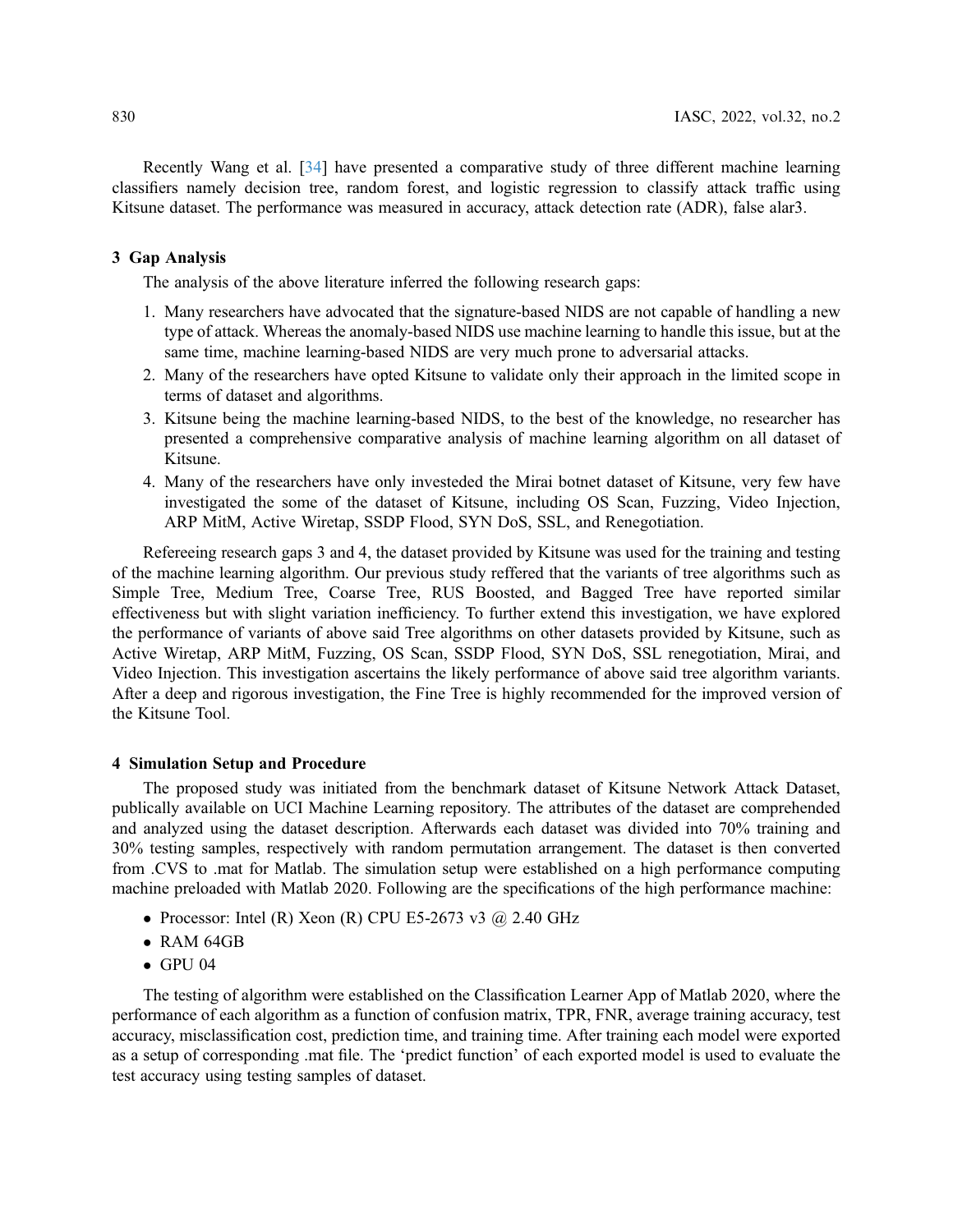#### 5 Simulation Results

This section present the investigation is performed on eight datasets of Kitsune, namely Active Wiretap, ARP MitM, Fuzzing, OS Scan, SSDP Flood, SYN DoS, SSL renegotiation, Mirai, and Video Injection. The investigation on the Mirai dataset was accomplished in our previous work [\[35](#page-13-4)]. Each dataset is divided into 70% training sample and 30% disjoint testing sample in random permutation selection of training and testing sample.

Active wiretapping [\[36](#page-13-5)] indicates adding false signals or tampering with communications or devices. This could be established on both guided and unguided media. In Kitsune Active Wiretap dataset have 1595082 instances of training sample and 683607 testing samples. In all the datasets of Kitsune, there are 115 input attributes and one output attributed. Primarily it is a binary classification domain where '0' represents 'No Attack' and '1' refers to the occurrence of "Attack".

A spoofing ARP [[37\]](#page-13-6), also known as ARP poisoning, is a middle man (MitM) attack. It allows attackers to intercept communication between and network devices. In Kitsune ARP MitM dataset have 1752987 instances of training sample and 751280 testing samples. Fuzz testing (fuzzing) is a quality assurance technique used to detect encryption errors and security vulnerabilities in software, operating systems or networks [[38\]](#page-13-7). This involves capturing massive quantities of random data, called fuzz, about testing in an attempt to plant it. In Kitsune, it has 1752987 instances of training sample and 751280 samples of testing samples. The OS scan works by using the TCP/IP stack fingerprinting method [[39](#page-13-8)]. Service analytics works by using the N map-service-probes database to identify services performed on a targeted host. In Kitsune, it has 1188496 instances of training sample and 509355 samples of testing samples.

A Simple Service Discovery Protocol (SSDP) [\[40](#page-13-9)] attack is a reflection-based distributed denial-ofservice (DDoS) attack. It uses Universal Plug and Play (UPnP) networking protocols to send an amplified amount of traffic to a targeted victim. In Kitsune, it has 2854086 instances of training sample and 1223180 samples of testing samples. SSL renegotiation messages (including ciphers and encryption keys) are encrypted and then sent over the existing SSL connection. In Kitsune, it has 1545300 instances of training sample and 662271 testing samples. An SYN flood is a form of DoS attack in which an attacker sends a succession of SYN requests to a target's system [\[41\]](#page-13-10). It made an attempt to guzzle enough server resources to make the system unresponsive to authentic traffic. In Kitsune, it has 1939893 instances of training sample and 831383 samples of testing samples.

[Tabs. 1](#page-5-0)–[8](#page-8-0) illustrate the comprehensive empirical evaluation of eight Kitsune datasets. It can be observed from these tables that all the variants of Tree algorithms are yielding approximately 100% TPR and FNR. The class-wise accuracy is evident from the confusion matrix of each algorithm for each dataset. Therefore, the net training accuracy for almost every variant of the Tree Algorithm in this study seems to be identical. Likewise, the misclassification pattern also seems to be very consistent as for Active Wiretap, ARP MitM, Video Injection and Coarse Tree which reported with the maximum misclassification cost with these attacks. However, Boosted Tree is reported worst with maximum misclassification cost for Fuzzing, OS Scan, SSDP Flood, SSL Renegotiation, and SYN Dos. It has been observed that for every dataset, Bagged Tree is reported with no misclassification cost. However, the prediction speed is on average 9.5 time less than Fine Tree. The fine tree shows less than 1% compromise on test accuracy and misclassification cost.

Similarly, the training time of Bagged Tree is approximately fouretime to the training time of Fine Tree and Medium Tree. It is inferred that the Fine Tree and Medium Tree are the best optimization tool for unified network attack detection on Kitsune. It is highly recommended that the improved version of Kitsune use either Fine Tree or Medium Tree as universal classifiers. Due to the identical and close behavior of training accuracy, misclassification cost, prediction speed, testing accuracy, only the pictorial illustration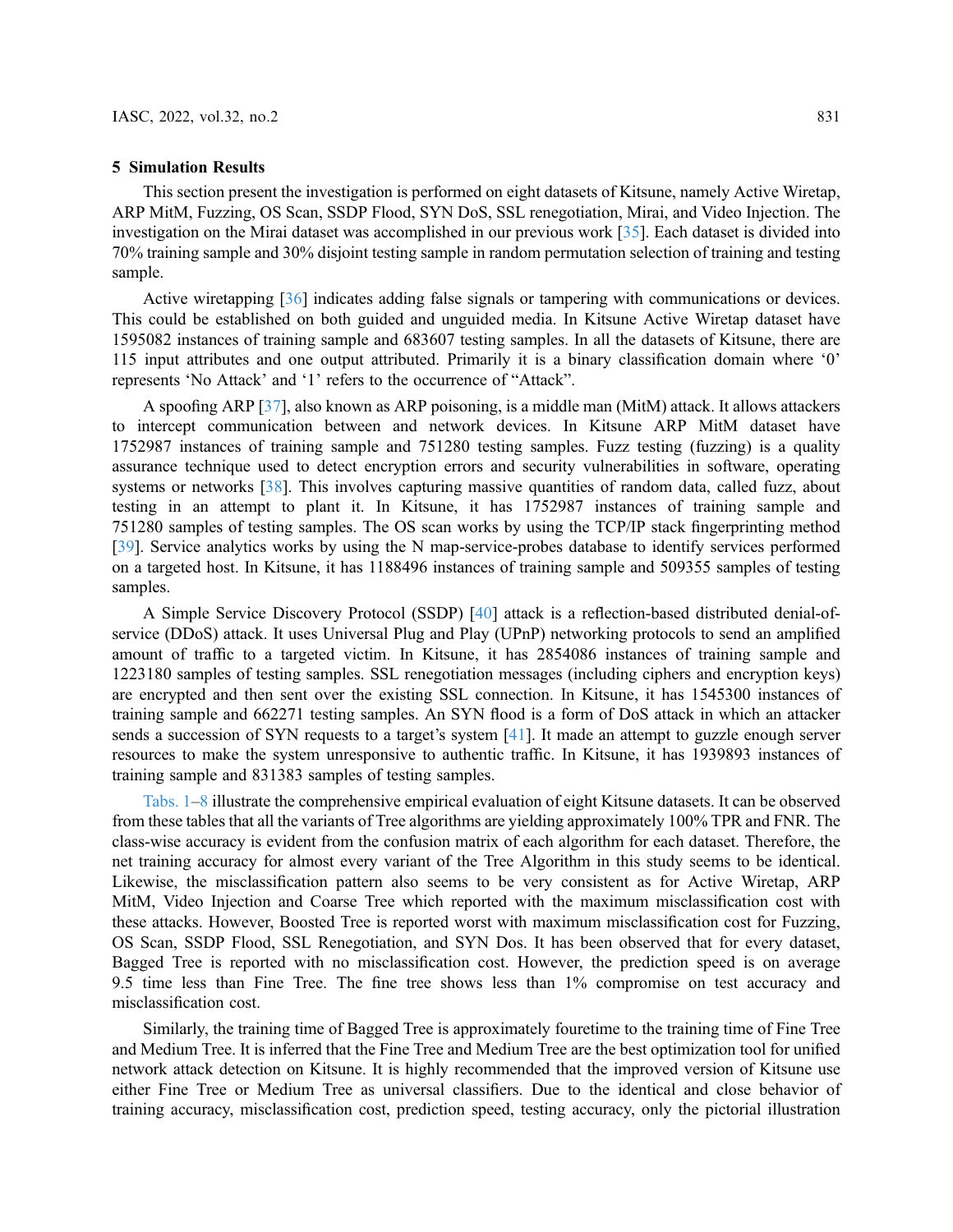of performance measures on Active Wiretap is illustrated in [Figs. 2](#page-9-0)–[5](#page-9-1). Given that, the amplitude of variation can be derive from the [Tabs. 1](#page-5-0)–[8.](#page-8-0)

<span id="page-5-0"></span>

| Algorithm    |       |              |                | Confusion matrix $(\% )$ | <b>TPR</b>      | False                        | Net             | Test               | Total                     | Prediction       | Train       |
|--------------|-------|--------------|----------------|--------------------------|-----------------|------------------------------|-----------------|--------------------|---------------------------|------------------|-------------|
|              |       |              |                | Predicted<br>class       | (TPR)<br>$(\%)$ | negative rate<br>$(FNR)(\%)$ | accuracy<br>(%) | accuracy<br>$(\%)$ | misclassification<br>cost | speed<br>(Obs/s) | Time<br>(s) |
|              |       |              | $\mathbf{0}$   | 1                        |                 |                              |                 |                    |                           |                  |             |
| Fine tree    | True  | $\mathbf{0}$ | 100            | $\mathbf{0}$             | 100             | $\boldsymbol{0}$             | 100             | 99.99              | 1                         | 1100000          | 461         |
|              | class |              | $1\quad 0$     | 100                      | $\theta$        | 100                          |                 |                    |                           |                  |             |
| Medium tree  | True  |              | 0 100          | $\Omega$                 | 100             | $\mathbf{0}$                 | 100             | 99.99              | 19                        | 1000000          | 463         |
|              | class | $\mathbf{1}$ | $\theta$       | 100                      | $\theta$        | 100                          |                 |                    |                           |                  |             |
| Coarse tree  | True  | $\theta$     | 100            | $\theta$                 | 100             | $\Omega$                     | 99.5            | 99.81              | 3126                      | 1100000          | 312         |
|              | class | $\mathbf{1}$ | $\overline{1}$ | 99                       | $\mathbf{1}$    | 99                           |                 |                    |                           |                  |             |
| Boosted tree | True  |              | 0 100          | $\theta$                 | 100             | $\mathbf{0}$                 | 100             | 99.99              | 36                        | 870000           | 1087        |
|              | class | $\mathbf{1}$ | $\overline{0}$ | 100                      | $\theta$        | 100                          |                 |                    |                           |                  |             |
| Bagged tree  | True  | $\mathbf{0}$ | 100            | $\overline{0}$           | 100             | $\boldsymbol{0}$             | 100             | 100                | $\mathbf{0}$              | 130000           | 1297        |
|              | class |              | $1\quad 0$     | 100                      | $\theta$        | 100                          |                 |                    |                           |                  |             |
| <b>RUS</b>   | True  | $\Omega$     | 100            | $\mathbf{0}$             | 100             | $\overline{0}$               | 100             | 99.99              | 75                        | 130000           | 5469        |
| boosted tree | class | $\mathbf{1}$ | $\overline{0}$ | 100                      | $\theta$        | 100                          |                 |                    |                           |                  |             |

Table 1: Performance matrix on active wiretap

| Algorithm                  |               |                          |                                  | Confusion matrix $(\%)$ | <b>TPR</b>                                      | False                 | Net             | Test               | Total                     | Prediction        | Train   |
|----------------------------|---------------|--------------------------|----------------------------------|-------------------------|-------------------------------------------------|-----------------------|-----------------|--------------------|---------------------------|-------------------|---------|
|                            |               |                          |                                  | Predicted<br>class      | (TPR)<br>negative rate<br>$(\%)$<br>$(FNR)(\%)$ |                       | accuracy<br>(%) | accuracy<br>$(\%)$ | misclassification<br>cost | speed<br>(Obs./s) | time(s) |
|                            |               |                          | $\mathbf{0}$                     | $\mathbf{1}$            |                                                 |                       |                 |                    |                           |                   |         |
| Fine tree                  | True<br>class | $\theta$                 | 100<br>$1\quad 0$                | $\overline{0}$<br>100   | 100<br>$\theta$                                 | $\overline{0}$<br>100 | 100             | 99.99              | 13                        | 1300000           | 567     |
| Medium tree                | True<br>class | $\theta$<br>$\mathbf{1}$ | 100<br>$\overline{0}$            | $\theta$<br>100         | 100<br>$\theta$                                 | $\overline{0}$<br>100 | 100             | 99.99              | 34                        | 1400000           | 578     |
| Coarse tree                | True<br>class |                          | 0 100<br>$1\quad0$               | -1<br>99                | 100<br>$\mathbf{0}$                             | 1<br>99               | 99.9            | 99.91              | 1388                      | 1400000           | 412     |
| Boosted tree               | True<br>class |                          | $0\quad 100\quad 0$<br>$1\quad0$ | 100                     | 100<br>$\theta$                                 | $\overline{0}$<br>100 | 100             | 99.99              | 36                        | 870000            | 1087    |
| Bagged tree                | True<br>class | $\overline{0}$           | 100<br>$1\quad 0$                | $\overline{0}$<br>100   | 100<br>$\theta$                                 | $\overline{0}$<br>100 | 100             | 99.99              | $\boldsymbol{0}$          | 130000            | 7480    |
| <b>RUS</b><br>boosted tree | True<br>class | $\theta$<br>$\mathbf{1}$ | 100<br>$\overline{0}$            | $\theta$<br>100         | 100<br>$\theta$                                 | $\overline{0}$<br>100 | 100             | 99.99              | 31                        | 160000            | 8310    |

|  | Table 2: Performance matrix on ARP MitM |  |  |  |  |
|--|-----------------------------------------|--|--|--|--|
|--|-----------------------------------------|--|--|--|--|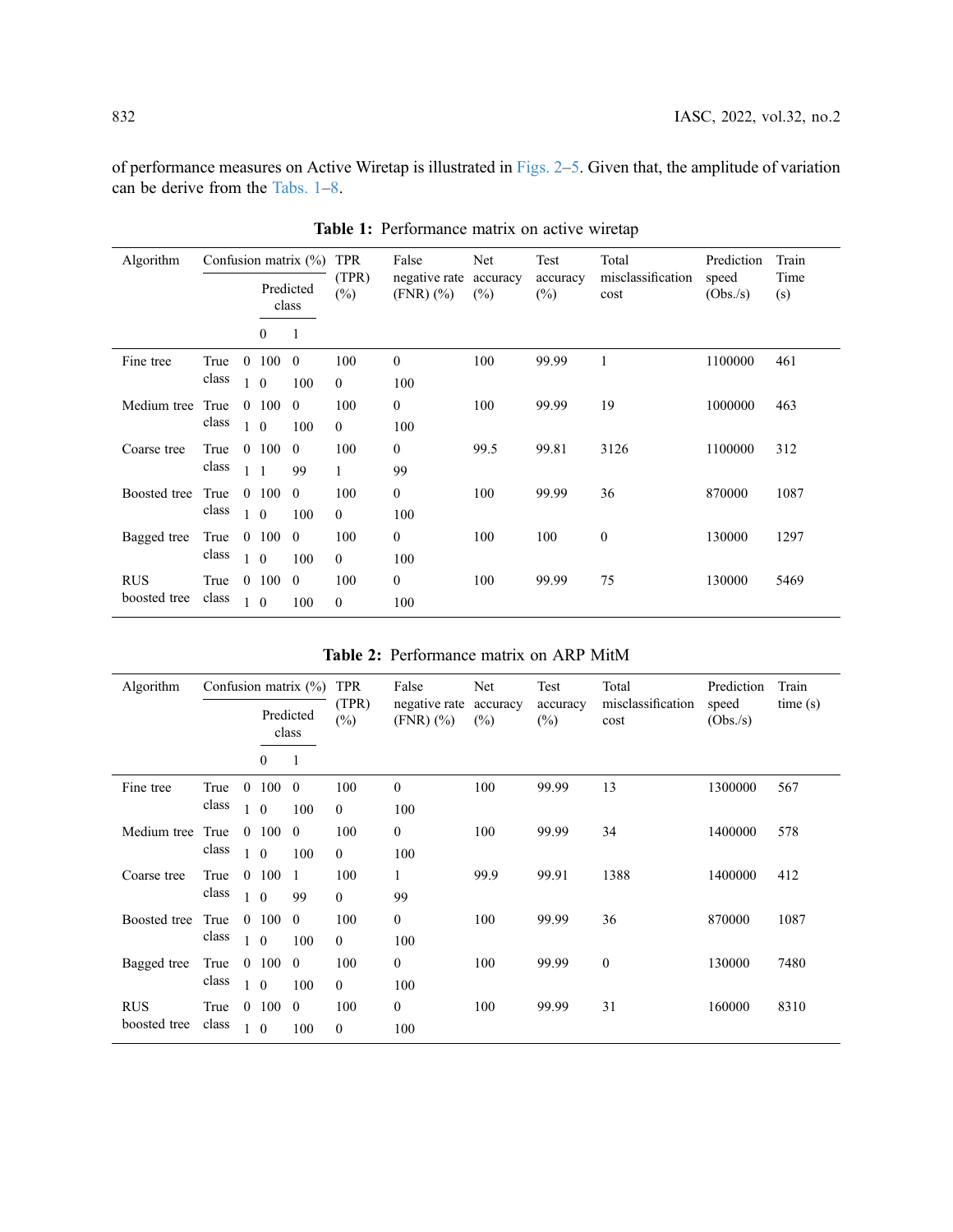| Algorithm    |       |                |                  | Confusion matrix $(\%)$ | <b>TPR</b>      | False                        | Net             | Test               | Total                     | Prediction         | Train   |
|--------------|-------|----------------|------------------|-------------------------|-----------------|------------------------------|-----------------|--------------------|---------------------------|--------------------|---------|
|              |       |                |                  | Predicted<br>class      | (TPR)<br>$(\%)$ | negative rate<br>$(FNR)(\%)$ | accuracy<br>(%) | accuracy<br>$(\%)$ | misclassification<br>cost | speed<br>(Obs. /s) | time(s) |
|              |       |                | $\boldsymbol{0}$ |                         |                 |                              |                 |                    |                           |                    |         |
| Fine tree    | True  | $\theta$       | 100              | $\theta$                | 100             | $\theta$                     | 100             | 99.99              | $\overline{2}$            | 890000             | 363     |
|              | class |                | $\mathbf{0}$     | 100                     | $\mathbf{0}$    | 100                          |                 |                    |                           |                    |         |
| Medium tree  | True  | $\theta$       | 100              | $\overline{0}$          | 100             | $\mathbf{0}$                 | 100             | 99.99              | 2                         | 1200000            | 383     |
|              | class | $\mathbf{1}$   | $\overline{0}$   | 100                     | $\theta$        | 100                          |                 |                    |                           |                    |         |
| Coarse tree  | True  | $\theta$       | 100              | $\theta$                | 100             | $\mathbf{0}$                 | 99.9            | 99.99              | 59                        | 760000             | 330     |
|              | class |                | $\overline{1}$   | 99                      | $\mathbf{1}$    | 99                           |                 |                    |                           |                    |         |
| Boosted tree | True  |                | $0\ 100$         | $\overline{0}$          | 100             | $\mathbf{0}$                 | 80.7            | 80.71              | 302954                    | 1700000            | 451     |
|              | class | $\mathbf{1}$   | 20               | 80                      | 20              | 80                           |                 |                    |                           |                    |         |
| Bagged tree  | True  | $\overline{0}$ | 100              | $\mathbf{0}$            | 100             | $\mathbf{0}$                 | 100             | 99.99              | $\mathbf{0}$              | 130000             | 1274    |
|              | class | 1              | $\theta$         | 100                     | $\theta$        | 100                          |                 |                    |                           |                    |         |
| <b>RUS</b>   | True  |                | $0\ 100$         | $\theta$                | 100             | $\mathbf{0}$                 | 100             | 99.99              | $\boldsymbol{0}$          | 280000             | 780     |
| boosted tree | class | $\mathbf{1}$   | $\overline{0}$   | 100                     | $\theta$        | 100                          |                 |                    |                           |                    |         |

Table 3: Performance matrix on fuzzing

Table 4: Performance matrix on OS scan

| Algorithm    |       |                |                    | Confusion matrix $(\% )$ | <b>TPR</b>      | False                        | Net             | Test               | Total                     | Prediction         | Train   |
|--------------|-------|----------------|--------------------|--------------------------|-----------------|------------------------------|-----------------|--------------------|---------------------------|--------------------|---------|
|              |       |                | Predicted<br>class |                          | (TPR)<br>$(\%)$ | negative rate<br>$(FNR)(\%)$ | accuracy<br>(%) | accuracy<br>$(\%)$ | misclassification<br>cost | speed<br>(Obs. /s) | time(s) |
|              |       |                | $\mathbf{0}$       | 1                        |                 |                              |                 |                    |                           |                    |         |
| Fine tree    | True  | $\overline{0}$ | $100 \quad 0$      |                          | 100             | $\mathbf{0}$                 | 100             | 99.99              | $\mathbf{1}$              | 810000             | 229     |
|              | class |                | $1\quad 0$         | 100                      | $\theta$        | 100                          |                 |                    |                           |                    |         |
| Medium tree  | True  | $\theta$       | 100                | $\theta$                 | 100             | $\mathbf{0}$                 | 100             | 99.99              | $\mathbf{1}$              | 670000             | 238     |
|              | class | $\mathbf{1}$   | $\overline{0}$     | 100                      | $\theta$        | 100                          |                 |                    |                           |                    |         |
| Coarse tree  | True  | $\Omega$       | 100                | $\theta$                 | 100             | $\overline{0}$               | 100             | 99.99              | 8                         | 1000000            | 194     |
|              | class |                | $1\quad0$          | 100                      | $\theta$        | 100                          |                 |                    |                           |                    |         |
| Boosted tree | True  | $\theta$       | 99                 | $\mathbf{1}$             | 99              | $\mathbf{1}$                 | 96.1            | 96.11              | 45933                     | 1800000            | 216     |
|              | class | $\mathbf{1}$   | $\overline{1}$     | 95                       | 1               | 95                           |                 |                    |                           |                    |         |
| Bagged tree  | True  |                | $0\ 100$           | $\mathbf{0}$             | 100             | $\mathbf{0}$                 | 100             | 99.99              | $\boldsymbol{0}$          | 140000             | 471     |
|              | class | $\mathbf{1}$   | $\overline{0}$     | 100                      | $\mathbf{0}$    | 100                          |                 |                    |                           |                    |         |
| <b>RUS</b>   | True  |                | $0\ 100\ 0$        |                          | 100             | $\mathbf{0}$                 | 100             | 99.99              | $\boldsymbol{0}$          | 270000             | 144     |
| boosted tree | class |                | $\theta$           | 100                      | $\theta$        | 100                          |                 |                    |                           |                    |         |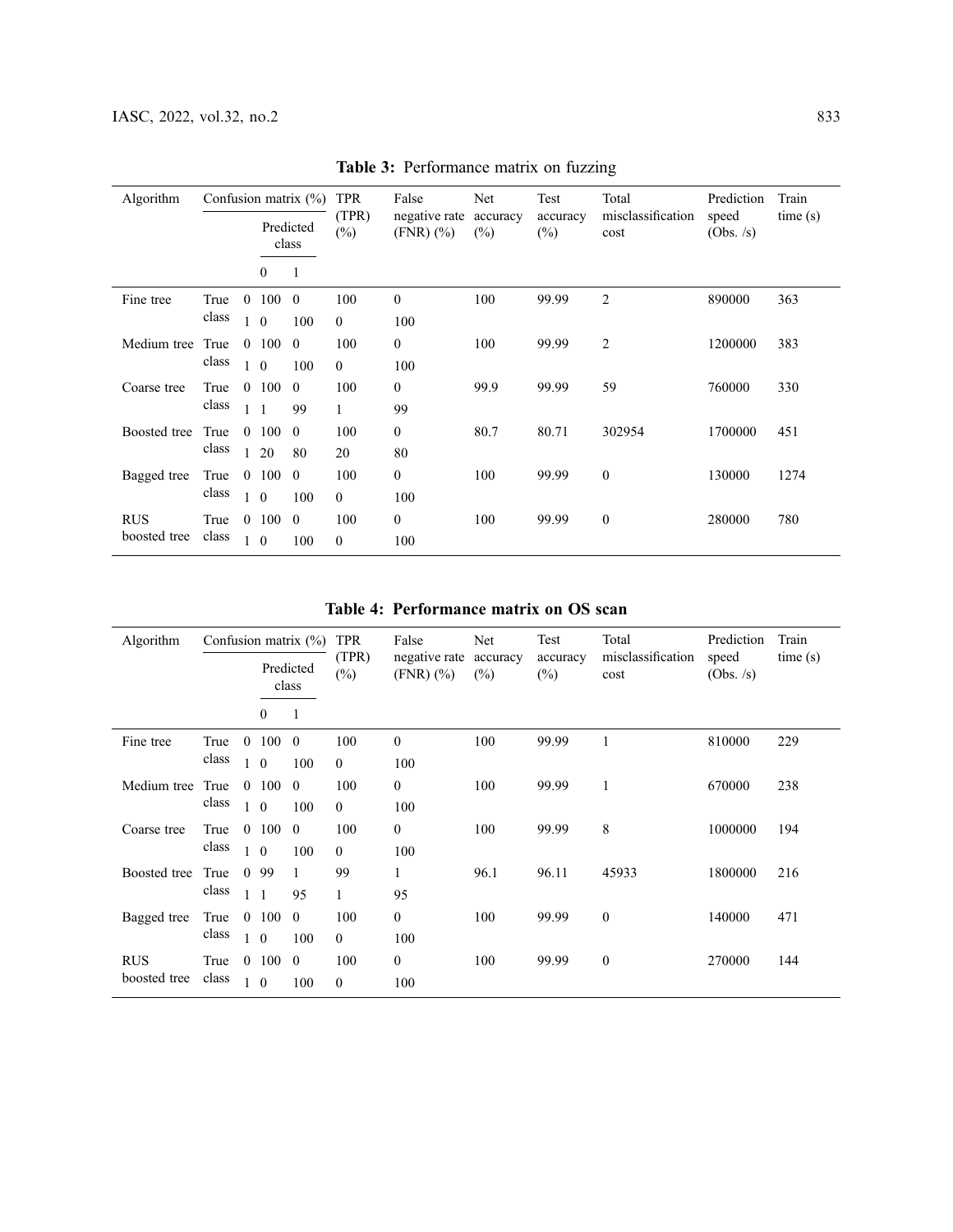| Algorithm                  |       |                       |            | Confusion matrix $(\%)$ | <b>TPR</b><br>(TPR) | False          | Net | Test               | Total                                  | Prediction      | Train              |                           |                   |         |
|----------------------------|-------|-----------------------|------------|-------------------------|---------------------|----------------|-----|--------------------|----------------------------------------|-----------------|--------------------|---------------------------|-------------------|---------|
|                            |       |                       |            |                         |                     |                |     | Predicted<br>class | negative rate<br>$(\%)$<br>$(FNR)(\%)$ | accuracy<br>(%) | accuracy<br>$(\%)$ | misclassification<br>cost | speed<br>(Obs./s) | time(s) |
|                            |       |                       | $\theta$   | 1                       |                     |                |     |                    |                                        |                 |                    |                           |                   |         |
| Fine tree                  | True  | $\theta$              | 100        | $\overline{0}$          | 100                 | $\mathbf{0}$   | 100 | 99.99              | 1                                      | 1100000         | 1173               |                           |                   |         |
|                            | class | $\mathbf{1}$          | $\theta$   | 100                     | $\theta$            | 100            |     |                    |                                        |                 |                    |                           |                   |         |
| Medium tree                | True  | $\theta$              | $100\quad$ |                         | 100                 | $\overline{0}$ | 100 | 99.99              | $\mathbf{1}$                           | 1200000         | 1232               |                           |                   |         |
|                            | class |                       | $1\quad0$  | 100                     | $\theta$            | 100            |     |                    |                                        |                 |                    |                           |                   |         |
| Coarse tree                | True  | $\theta$              | 100        | $\theta$                | 100                 | $\overline{0}$ | 100 | 99.99              | 3                                      | 890000          | 1180               |                           |                   |         |
|                            | class |                       | $1\quad 0$ | 100                     | $\theta$            | 100            |     |                    |                                        |                 |                    |                           |                   |         |
| Boosted tree               | True  | $\theta$              | 80         | 20                      | 80                  | 20             | 65  | 64.61              | 1006828                                | 1100000         | 1216               |                           |                   |         |
|                            | class |                       | 1 55       | 45                      | 55                  | 45             |     |                    |                                        |                 |                    |                           |                   |         |
| Bagged tree                | True  | $\mathbf{0}$          | 100        | $\overline{0}$          | 100                 | $\overline{0}$ | 100 | 99.99              | $\mathbf{0}$                           | 150000          | 1967               |                           |                   |         |
|                            | class |                       | $1\quad 0$ | 100                     | $\theta$            | 100            |     |                    |                                        |                 |                    |                           |                   |         |
| <b>RUS</b><br>boosted tree | True  | class<br>$\mathbf{1}$ | 0 100      | $\theta$                | 100                 | $\overline{0}$ | 100 | 99.99              | $\boldsymbol{0}$                       | 380000          | 1242               |                           |                   |         |
|                            |       |                       | $\theta$   | 100                     | $\theta$            | 100            |     |                    |                                        |                 |                    |                           |                   |         |

Table 5: Performance matrix on SSDP flood

Table 6: Performance matrix on SSL renegotiation

| Algorithm      |       |              | Confusion matrix $(\%)$ | <b>TPR</b>   | False           | Net                          | Test            | Total              | Prediction                | Train             |         |
|----------------|-------|--------------|-------------------------|--------------|-----------------|------------------------------|-----------------|--------------------|---------------------------|-------------------|---------|
|                |       |              | Predicted<br>class      |              | (TPR)<br>$(\%)$ | negative rate<br>$(FNR)(\%)$ | accuracy<br>(%) | accuracy<br>$(\%)$ | misclassification<br>cost | speed<br>(Obs./s) | time(s) |
|                |       |              | $\boldsymbol{0}$        | 1            |                 |                              |                 |                    |                           |                   |         |
| Fine Tree      | True  | $\mathbf{0}$ | 100                     | $\mathbf{0}$ | 100             | $\mathbf{0}$                 | 100             | 99.99              | 7                         | 10000000          | 616     |
|                | class | $\vert$ 1    | $\overline{0}$          | 100          | $\mathbf{0}$    | 100                          |                 |                    |                           |                   |         |
| Medium         | True  |              | 0 100                   | $\theta$     | 100             | $\mathbf{0}$                 | 100             | 99.99              | 42                        | 1300000           | 586     |
| Tree           | class | $\mathbf{1}$ | $\overline{0}$          | 100          | $\theta$        | 100                          |                 |                    |                           |                   |         |
| Coarse Tree    | True  | $\theta$     | 100                     | $\theta$     | 100             | $\theta$                     | 99.8            | 99.74              | 112                       | 800000            | 350     |
|                | class | $\mathbf{1}$ | $\overline{1}$          | 99           | $\mathbf{1}$    | 99                           |                 |                    |                           |                   |         |
| <b>Boosted</b> | True  |              | 080                     | 20           | 80              | 20                           | 65              | 99.99              | 3820                      | 200000            | 5082    |
| Tree           | class | $\mathbf{1}$ | 20                      | 45           | 20              | 45                           |                 |                    |                           |                   |         |
| Bagged Tree    | True  |              | $0\ 100$                | $\mathbf{0}$ | 100             | $\mathbf{0}$                 | 100             | 99.99              | $\mathbf{0}$              | 140000            | 1121    |
|                | class | $\mathbf{1}$ | $\theta$                | 100          | $\theta$        | 100                          |                 |                    |                           |                   |         |
| <b>RUS</b>     | True  |              | 0 100                   | $\theta$     | 100             | $\mathbf{0}$                 | 100             | 99.99              | $\boldsymbol{0}$          | 230000            | 296     |
| boosted tree   | class | $\mathbf{1}$ | $\theta$                | 100          | $\theta$        | 100                          |                 |                    |                           |                   |         |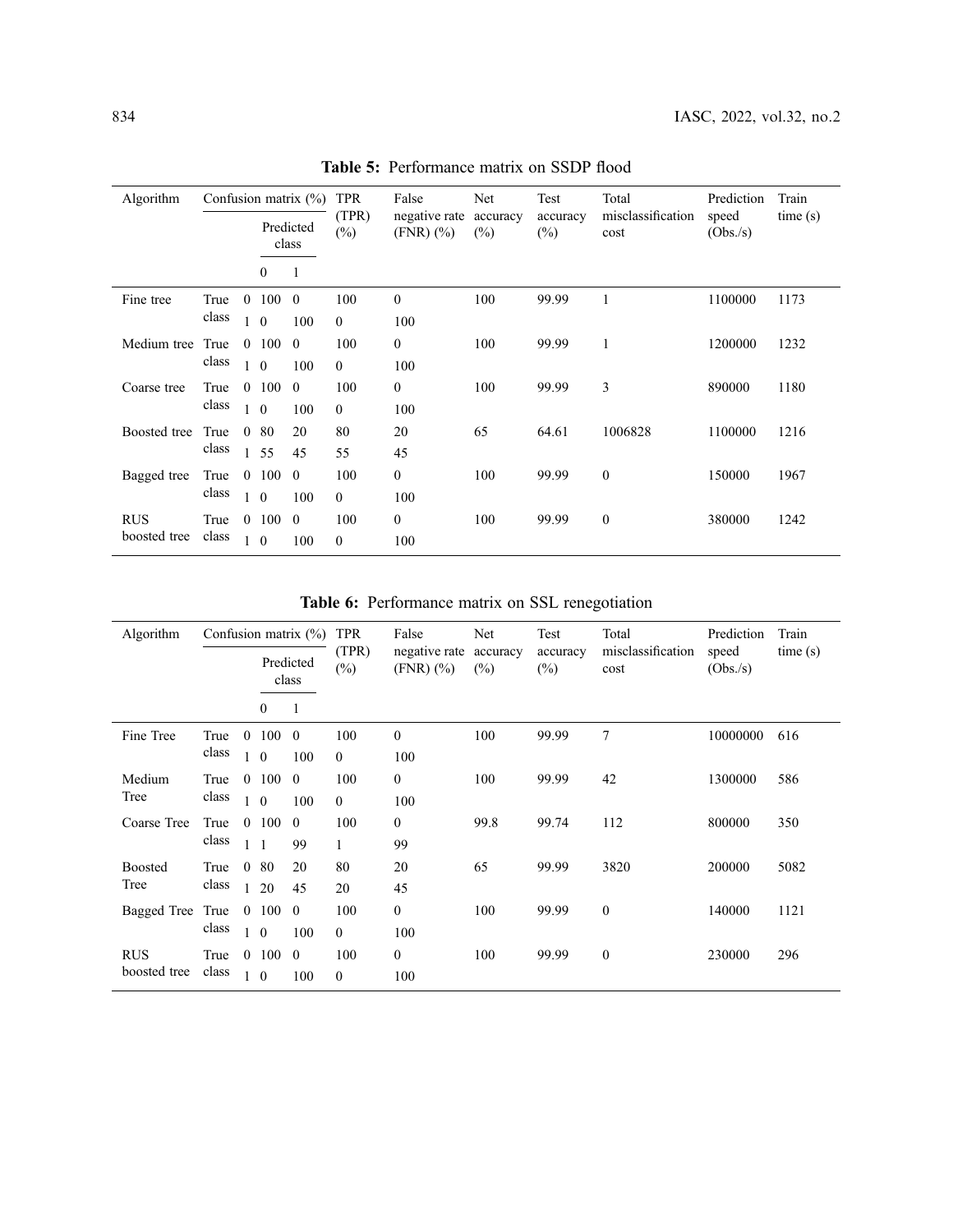| Algorithm                  |              |                    | Confusion matrix $(\%)$ | <b>TPR</b><br>False |                 | Net                          | Test<br>accuracy   | Total  | Prediction                | Train             |         |
|----------------------------|--------------|--------------------|-------------------------|---------------------|-----------------|------------------------------|--------------------|--------|---------------------------|-------------------|---------|
|                            |              | Predicted<br>class |                         |                     | (TPR)<br>$(\%)$ | negative rate<br>$(FNR)(\%)$ | accuracy<br>$(\%)$ | $(\%)$ | misclassification<br>cost | speed<br>(Obs./s) | time(s) |
|                            |              |                    | $\theta$                | 1                   |                 |                              |                    |        |                           |                   |         |
| Fine tree                  | True         | $\theta$           | $100 \t 0$              |                     | 100             | $\theta$                     | 100                | 99.99  | 3                         | 740000            | 548     |
| class                      | $\mathbf{1}$ | $\overline{0}$     | 100                     | $\theta$            | 100             |                              |                    |        |                           |                   |         |
| Medium tree                | True         |                    | $0\ 100\ 0$             |                     | 100             | $\overline{0}$               | 100                | 99.99  | 3                         | 520000            | 561     |
|                            | class        |                    | $1\quad0$               | 100                 | $\theta$        | 100                          |                    |        |                           |                   |         |
| Coarse tree                | True         | $\theta$           | 100                     | $\theta$            | 100             | $\Omega$                     | 99.8               | 99.99  | 52                        | 380000            | 436     |
|                            | class        |                    | $1\quad1$               | 99                  | $\mathbf{1}$    | 99                           |                    |        |                           |                   |         |
| Boosted tree               | True         | $\theta$           | 80                      | 20                  | 80              | 20                           | 65                 | 99.74  | 4878                      | 720000            | 567     |
|                            | class        | $\mathbf{1}$       | 20                      | 45                  | 20              | 45                           |                    |        |                           |                   |         |
| Bagged tree                | True         | $\mathbf{0}$       | 100                     | $\theta$            | 100             | $\overline{0}$               | 100                | 99.99  | $\mathbf{0}$              | 140000            | 1241    |
|                            | class        |                    | $1\quad 0$              | 100                 | $\theta$        | 100                          |                    |        |                           |                   |         |
| <b>RUS</b><br>boosted tree | True         |                    | $0\ 100$                | $\theta$            | 100             | $\overline{0}$               | 100                | 99.99  | $\mathbf{1}$              | 190000            | 256     |
|                            | class        | $\mathbf{1}$       | $\overline{0}$          | 100                 | $\mathbf{0}$    | 100                          |                    |        |                           |                   |         |

Table 7: Performance matrix on SYN Dos

Table 8: Performance matrix on video injection

<span id="page-8-0"></span>

| Algorithm    |       |                |                    | Confusion matrix $(\%)$ | <b>TPR</b>      | False                        | Net             | Test               | Total                     | Prediction       | Train   |
|--------------|-------|----------------|--------------------|-------------------------|-----------------|------------------------------|-----------------|--------------------|---------------------------|------------------|---------|
|              |       |                | Predicted<br>class |                         | (TPR)<br>$(\%)$ | negative rate<br>$(FNR)(\%)$ | accuracy<br>(%) | accuracy<br>$(\%)$ | misclassification<br>cost | speed<br>(Obs/s) | time(s) |
|              |       |                | $\mathbf{0}$       | 1                       |                 |                              |                 |                    |                           |                  |         |
| Fine tree    | True  | $\mathbf{0}$   | 100                | $\mathbf{0}$            | 100             | $\mathbf{0}$                 | 100             | 99.99              | 1                         | 1300000          | 639     |
|              | Class | $\mathbf{1}$   | $\overline{0}$     | 100                     | $\theta$        | 100                          |                 |                    |                           |                  |         |
| Medium tree  | True  | $\Omega$       | 100                | $\theta$                | 100             | $\mathbf{0}$                 | 100             | 99.99              | 2                         | 960000           | 683     |
|              | class | 1              | $\mathbf{0}$       | 100                     | $\mathbf{0}$    | 100                          |                 |                    |                           |                  |         |
| Coarse tree  | True  | $\Omega$       | 100                | $\theta$                | 100             | $\theta$                     | 99.5            | 99.5               | 8410                      | 840000           | 370     |
|              | class | 1              | $\overline{1}$     | 99                      | $\mathbf{1}$    | 99                           |                 |                    |                           |                  |         |
| Boosted tree | True  | $\overline{0}$ | 100                | $\mathbf{0}$            | 100             | $\mathbf{0}$                 | 100             | 99.99              | $\mathbf{0}$              | 420000           | 2630    |
|              | class | 1              | $\overline{0}$     | 100                     | $\theta$        | 100                          |                 |                    |                           |                  |         |
| Bagged tree  | True  | $\overline{0}$ | 100                | $\mathbf{0}$            | 100             | $\mathbf{0}$                 | 100             | 99.99              | 1                         | 120000           | 1558    |
|              | class | $\mathbf{1}$   | $\mathbf{0}$       | 100                     | $\theta$        | 100                          |                 |                    |                           |                  |         |
| <b>RUS</b>   | True  |                | 0 100              | $\mathbf{0}$            | 100             | $\boldsymbol{0}$             | 100             | 99.99              | 100                       | 100              | 100     |
| boosted tree | class | $\mathbf{1}$   | $\theta$           | 100                     | $\theta$        | 100                          |                 |                    |                           |                  |         |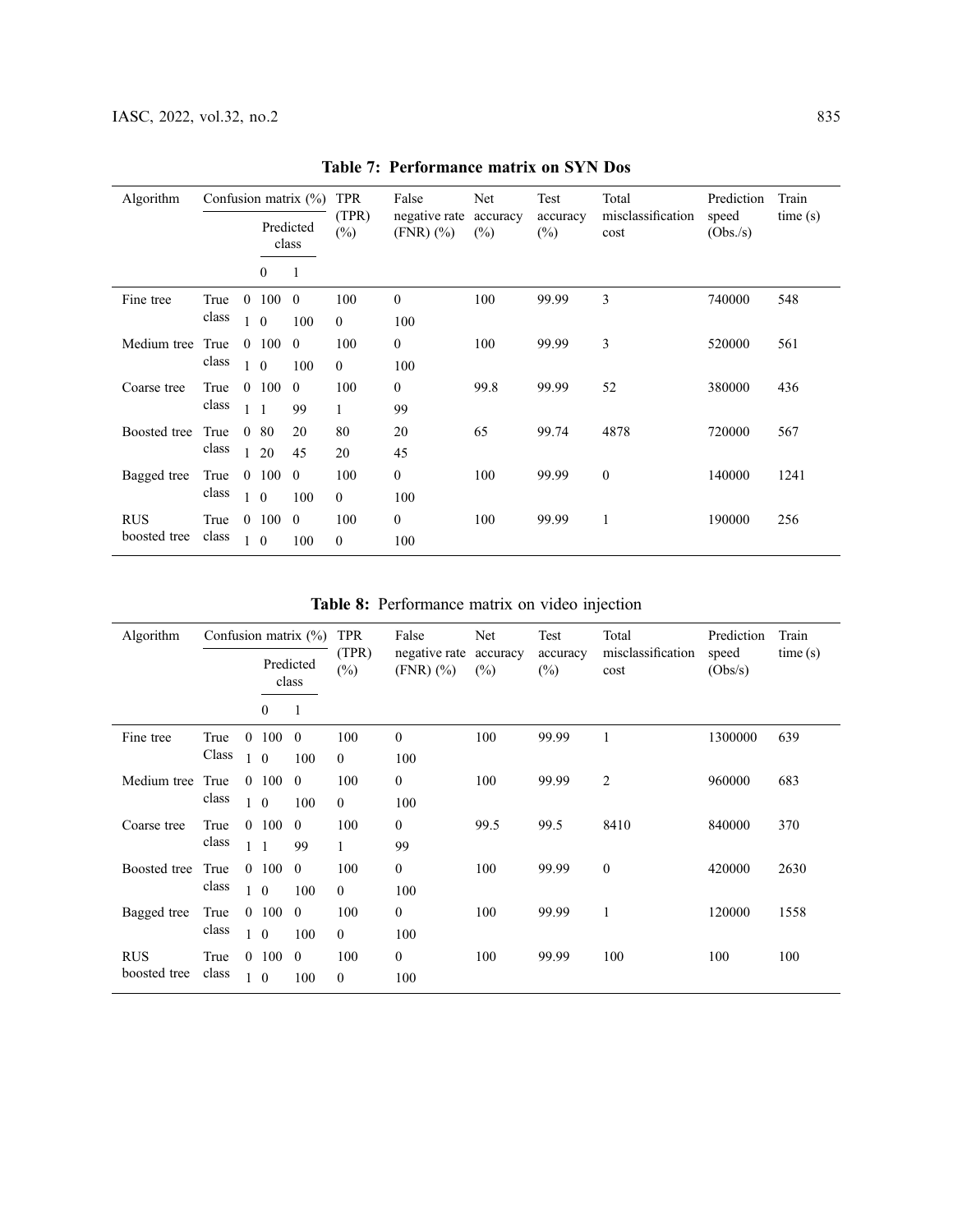<span id="page-9-0"></span>



<span id="page-9-2"></span>



<span id="page-9-3"></span>

Figure 4: Prediction speed on active wiretap

<span id="page-9-1"></span>

Figure 5: Testing accuracy

[Fig. 3](#page-9-2) illustrate the total misclassification cost on Active Wiretap for the set of algorithms. In this figure, x-axis represent the total cost count and the y-axis illustrate the algorithm. It is inferred from the figure that Coarse Tree has reported to have the significantly high misclassification cost as compare to the other varients of machine learning algorithm. This advocate strongly against the Coarse Tree for it utility in real-time network attack detection.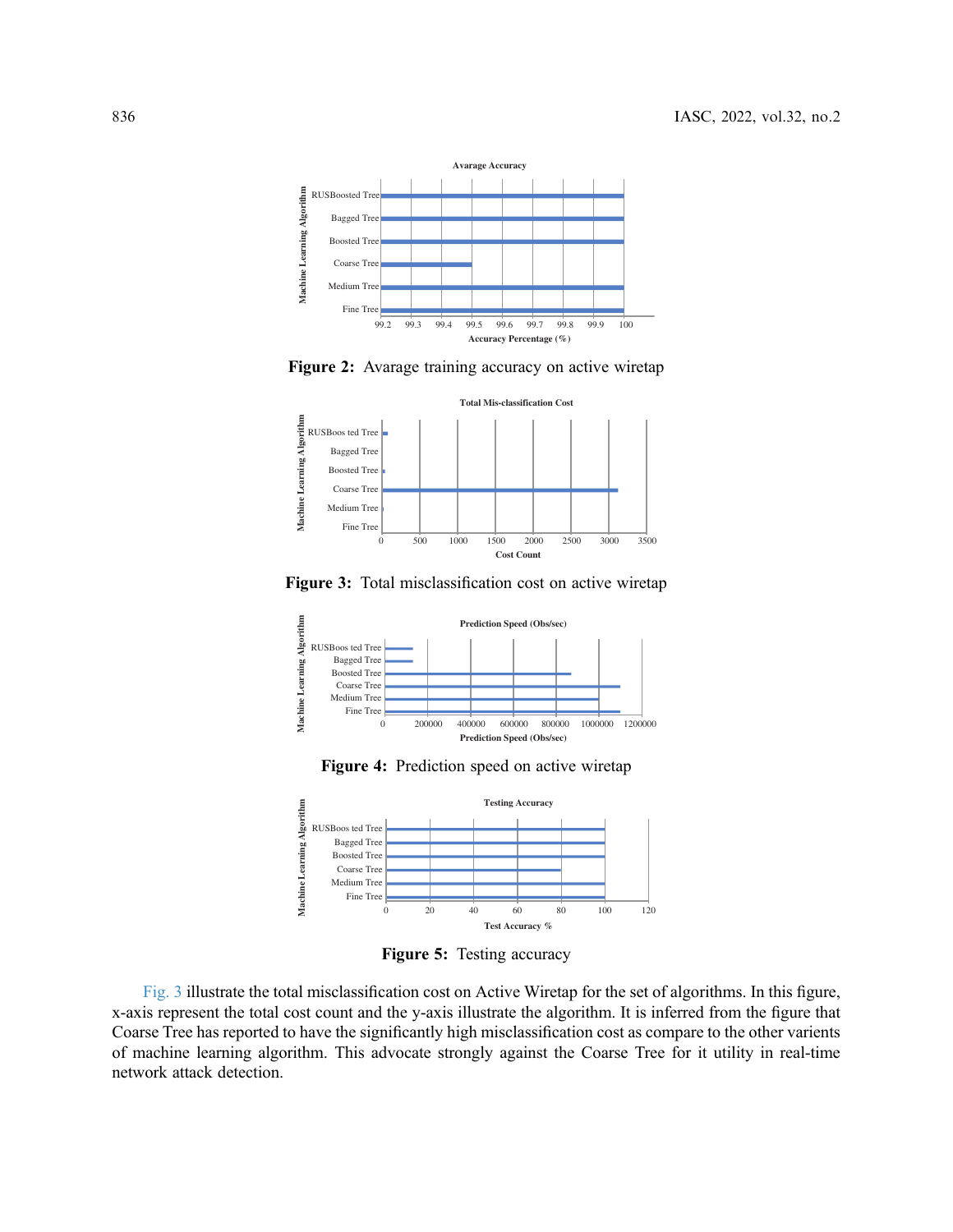[Fig. 4](#page-9-3) illustrate the Prediction Speed cost of Active Wiretap for the set of algorithms. In this figure, x-axis represent Prediction Speed (Obs/s) and the y-axis illustrate the algorithm. It can be inferred that of the then RUS Boosted, and Bagged Tree the rest of the algorithm shows significant improved prediction speed. Therefore, The Boosted Tree, Coarse Tree, Medium Tree, and Fine Tree wins the race in terms of prediction speed.

[Fig. 5](#page-9-1) illustrate the Test Accuracy cost of Active Wiretap for the set of algorithms. In this figure, x-axis represent test accuracy and the y-axis illustrate the algorithm. It is inferred from this figure that other then Coarse Tree the rest of the algorithm are found to be efficient in term of testing accuracy.

#### 6 Analysis

The above parametric assessment and evaluation established the response of machine learning algorithms for network intrusion detection in the adversarial nature of test inputs. It is very important to notice that the variants of tree algorithms have submitted the competitive performance during the training process. This can be evident from the confusion matrix of each assessment. Likewise the training accuracy also advocate for the same fact. However, the abrupt performance degradation of testing accuracy and mis-classification cost has been noted. It is mainly due to the adversarial nature of data. Given that the dataset have binary classes, the class level accuracy of a certain algorithm badly hit by adversarial attack.

At the same time the computational efficiency of each algorithm are also recorded to be in close vicinity. It is primarily due to the fact that the adversarial attack in the testing dataset do not notably affect the computation cost. Rather, it badly hit the class level accuracy of the testing results.

It is very hard to limit the adversarial traces in the busty traffic such as the network traffic. The preventive measure to detect or mitigate the adversarial traces with no only case to compromise the network efficiency but also found to be nearly impractical for the real time communication such as network traffic, video surveillance etc. This study help to figure out the most suitable machine learning algorithm for Kitsune that is not very much prone to the adversarial attack on in the network intrusion dataset. It is also important to note that this finding may vary for other dataset due to structural difference of application and dataset. Kitsune being an important network intrusion detection have a pressing need to have empirical justification to opt a machine learning algorithm. Given that it should not create the adverse effect on the computation efficiency. After the rigorous simulation and parametric evaluation it is concluded that the Fine Tree is found to be the most optimum machine learning for the improved version of Kitsune.

#### 7 Conclusion

Kitsune being the machine learning-based NIDS, to the best of the knowledge, no researcher has presented a comprehensive comparative analysis of machine learning algorithm on Kitsune. Many researchers have only investigated the Mirai botnet dataset of Kitsune, and None has investigated the complete dataset of Kitsune, including Active Wiretap, ARP MitM, Fuzzing, OS Scan, SSDP Flood, SYN DoS, SSL renegotiation, Mirai, and Video Injection. Our previous study refers that the variants of tree algorithms such as Simple Tree, Medium Tree, Coarse Tree, RUS Boosted, and Bagged Tree have reported similar effectiveness but with slight variation inefficiency. To further extend this investigation, we have explored the performance of variants of above said tree algorithms on other datasets provided by Kitsune, such as OS Scan, Fuzzing, Video Injection, ARP MitM, Active Wiretap, SSDP Flood, SYN DoS, SSL, and Renegotiation. This study help to figure out the most suitable machine learning algorithm for Kitsune that is not very much prone to the adversarial attack on in the network intrusion dataset. It is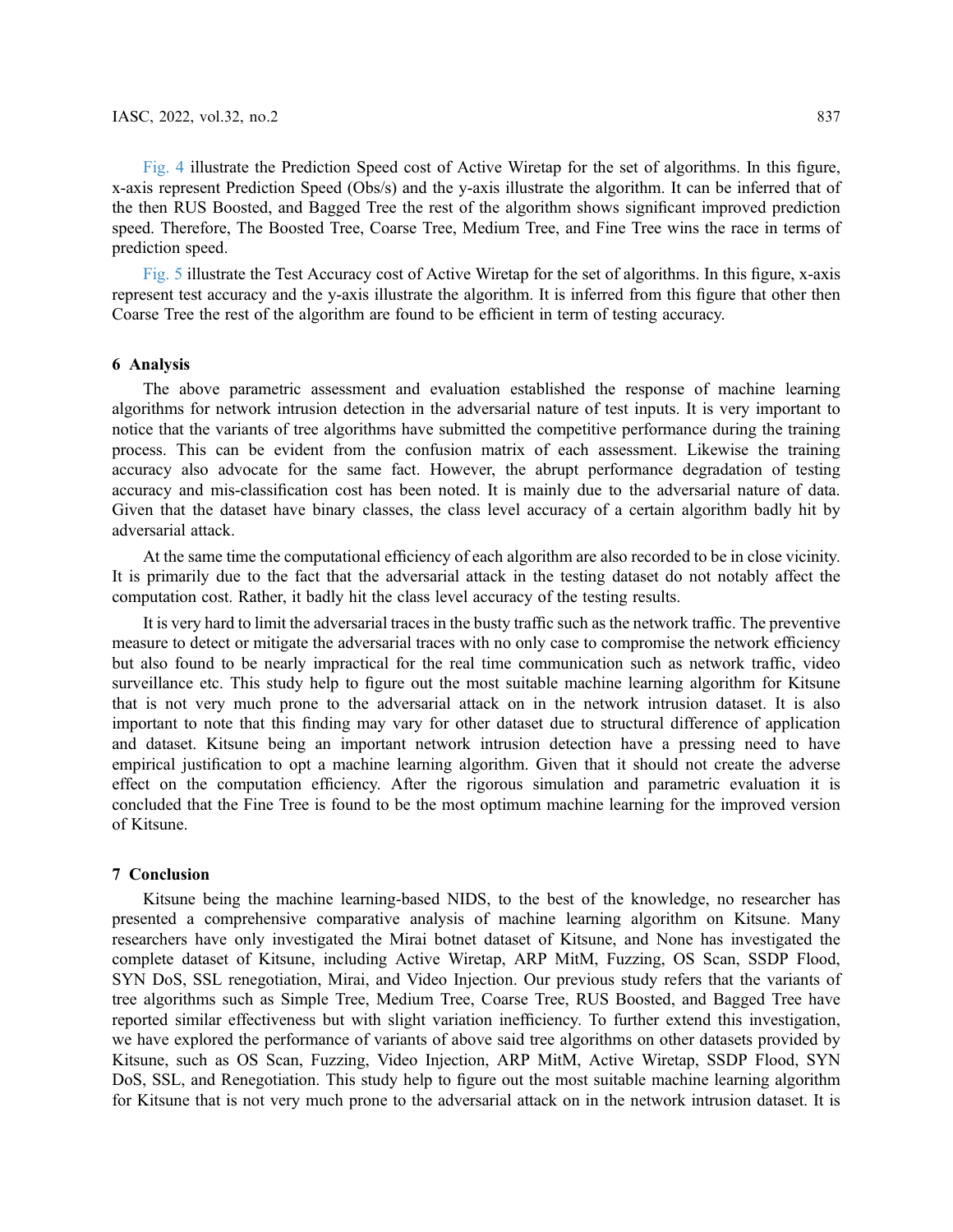also important to note that this finding may vary for other dataset due to structural difference of application and dataset. This investigation ascertains the likely performance of above said tree algorithm variants. After a deep and rigorous investigation, the Fine Tree is highly recommended for the improved version of the Kitsune Tool.

Acknowledgement: The researchers would like to thank the Deanship of Scientific Research, Qassim University for and Shaheed Zulfikar Ali Bhutto Institute of Science and Technology for funding and support in the publication of this project.

Funding Statement: The researchers would like to thank the Deanship of Scientific Research, Qassim University for and Shaheed Zulfikar Ali Bhutto Institute of Science and Technology for funding and support in the publication of this project.

Conflicts of Interest: The authors declare that they have no conflicts of interest to report regarding the present study.

## References

- <span id="page-11-0"></span>[1] S. Atoev, O. Kwon, C. Kim and S. Lee, "The secure UAV communication link based on OTP encryption technique," in Proc. 2019 Eleventh Int. Conf. on Ubiquitous and Future Networks, Zagreb, Croatia, pp. 1–3, 2019.
- <span id="page-11-1"></span>[2] K. Shankar, "An optimal RSA encryption algorithm for secret images," International Journal of Pure and Applied Mathematics, vol. 118, no. 20, pp. 2491–2500, 2018.
- <span id="page-11-2"></span>[3] K. Kapusta, H. Qiu and G. Memmi, "Secure data sharing by means of fragmentation, encryption, and dispersion," in Proc. IEEE INFOCOM 2019-IEEE Conf. on Computer Communications Workshops, Paris, France, pp. 1051– 1052, 2019.
- <span id="page-11-3"></span>[4] Hussain, M. C. Negi and N. Pandey, "Proposing an encryption/decryption scheme for IoT communications using binary-bit sequence and multistage encryption," in Proc. 2018 7th Int. Conf. on Reliability, Infocom Technologies and Optimization (Trends and Future Directions), Noida, India, pp. 709–713, 2018.
- <span id="page-11-4"></span>[5] K. Neupane, R. Haddad and L. Chen, "Next generation firewall for network security: A survey," in Proc. SoutheastCon 2018, St. Petersburg, FL, USA, pp. 1–6, 2018.
- <span id="page-11-5"></span>[6] K. N. Mallikarajunan, S. R. Preethi, S. Selvalakshmi and N. Nithish, "Detection of spyware in software using virtual environment," in Proc. 2019 3rd Int. Conf. on Trends in Electronics and Informatics, Tirunelveli, India, pp. 1138–1142, 2019.
- <span id="page-11-6"></span>[7] F. A. Garba, K. I. Kunya, I. Kabiru, S. A. Ibrahim, A. B. Isa et al., "Evaluating the state of the art antivirus evasion tools on windows and android platform," in Proc. 2019 2nd Int. Conf. of the IEEE Nigeria Computer Chapter, Zaria, Nigeria, pp. 1–4, 2019.
- <span id="page-11-7"></span>[8] N. Chaabouni, M. Mosbah, A. Zemmari, C. Sauvignac and P. Faruki, "Network intrusion detection for IoT security based on learning techniques," IEEE Communications Surveys & Tutorials, vol. 21, no. 3, pp. 2671– 2701, 2019.
- [9] S. Otoum, B. Kantarci and H. T. Mouftah, "On the feasibility of deep learning in sensor network intrusion detection," IEEE Networking Letters, vol. 1, no. 2, pp. 68-71, 2019.
- [10] N. Sultana, N. Chilamkurti, W. Peng and R. Alhadad, "Survey on SDN based network intrusion detection system using machine learning approaches," Peer-to-Peer Networking and Applications, vol. 12, no. 2, pp. 493-501, 2019.
- <span id="page-11-8"></span>[11] J. Kim, H. Kim, M. Shim and E. Choi, "CNN-based network intrusion detection against denial-of-service attacks," Electronics, vol. 9, no. 6, pp. 916, 2020.
- <span id="page-11-9"></span>[12] B. Dong and X. Wang, "Comparison deep learning method to traditional methods using for network intrusion detection," in Proc. 2016 8th IEEE Int. Conf. on Communication Software and Networks, Beijing, China, pp. 581–585, 2016.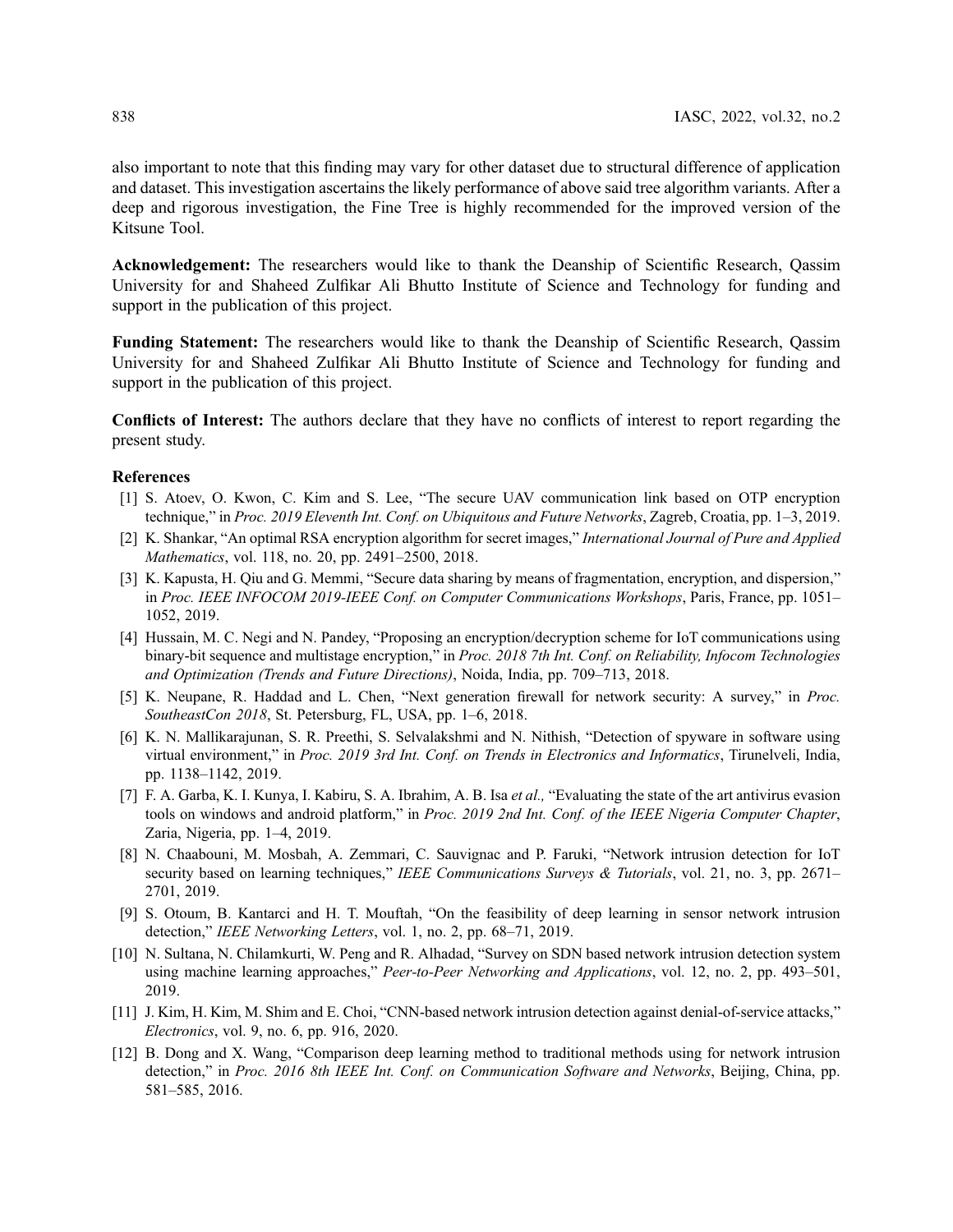- <span id="page-12-0"></span>[13] Z. Ahmad, A. S. Khan, C. W. Shiang, J. Abdullah and F. Ahmad, "Network intrusion detection system: A systematic study of machine learning and deep learning approaches," Transactions on Emerging Telecommunications Technologies, vol. 32, no. 1, pp. e4150, 2021.
- <span id="page-12-1"></span>[14] N. Shone, T. N. Ngoc, V. D. Phai and Q. Shi, "A deep learning approach to network intrusion detection," IEEE transactions on emerging topics in computational intelligence, vol. 2, no. 1, pp. 41–50, 2018.
- <span id="page-12-2"></span>[15] S. Tiwari, V. Pandita, S. Sharma, V. Dhande and S. Bendale, "Survey on SDN based network intrusion detection system using machine learning framework," International Research Journal of Engineering and Technology, vol. 6, no. 12, pp. 493–501, 2019.
- <span id="page-12-3"></span>[16] T. A. Tang, L. Mhamdi, D. McLernon, S. A. R. Zaidi and M. Ghogho, "Deep learning approach for network intrusion detection in software defined networking," in Proc. 2016 Int. Conf. on Wireless Networks and Mobile Communications, Fez, Morocco, pp. 258–263, 2016.
- <span id="page-12-4"></span>[17] W. Wu, R. Li, G. Xie, J. An, Y. Bai et al., "A survey of intrusion detection for in-vehicle networks," IEEE Transactions on Intelligent Transportation Systems, vol. 21, no. 3, pp. 919–933, 2020.
- <span id="page-12-5"></span>[18] N. Moustafa and J. Slay, "UNSW-NB15: A comprehensive data set for network intrusion detection systems," in Proc. 2015 Military Communications and Information Systems Conference, Canberra, ACT, Australia, pp. 1–6, 2015.
- <span id="page-12-6"></span>[19] S. Gurung, M. K. Ghose and A. Subedi, "Deep learning approach on network intrusion detection system using NSL-KDD dataset," International Journal of Computer Network and Information Security, vol. 11, no. 3, pp. 8–14, 2019.
- <span id="page-12-7"></span>[20] Y. Mirsky, T. Doitshman, Y. Elovici and A. Shabtai, "Kitsune: An ensemble of autoencoders for online network intrusion detection," Network and Distributed System Security Symposium, 2018.
- <span id="page-12-8"></span>[21] Y. Ding and Y. Zhai, "Intrusion detection system for NSL-KDD dataset using convolutional neural networks," in Proc. 2018 2nd Int. Conf. on Computer Science and Artificial Intelligence, New York, NY, United States, pp. 81– 85, 2020.
- <span id="page-12-9"></span>[22] A. Verma and V. Ranga, "Statistical analysis of CIDDS-001 dataset for network intrusion detection systems using distance-based machine learning," in Proc. 2017 6th Int. Conf. on Smart Computing and Communications, Kurukshetra, India, pp. 709–716, 2018.
- <span id="page-12-10"></span>[23] R. Damasevicius, A. Venckauskas, S. Grigalunas, J. Toldinas and N. Morkevicius, "LITNET-2020: An annotated real-world network flow dataset for network intrusion detection," Electronics, vol. 9, no. 5, pp. 800, 2020.
- <span id="page-12-11"></span>[24] A. Divekar, M. Parekh, V. Savla, R. Mishra and M. Shirole, "Benchmarking datasets for anomaly-based network intrusion detection: KDD CUP 99 alternatives," in Proc. 2018 IEEE 3rd Int. Conf. on Computing, Communication and Security, Kathmandu, Nepal, pp. 1–8, 2018.
- <span id="page-12-12"></span>[25] X. Peng, W. Huang and Z. Shi, "Adversarial attack against dos intrusion detection: An improved boundary-based method," in Proc. 2019 IEEE 31st Int. Conf. on Tools with Artificial Intelligence, Portland, OR, USA, pp. 1288– 1295, 2019.
- <span id="page-12-13"></span>[26] H. Qiu, T. Dong, T. Zhang, J. Lu, G. Memmi et al., "Adversarial attacks against network intrusion detection in IoT systems," IEEE Internet of Things Journal, vol. 8, no. 13, pp. 10327–10335, 2020.
- <span id="page-12-14"></span>[27] M. J. Hashemi and E. Keller, "Enhancing robustness against adversarial examples in network intrusion detection systems," in Proc. 2020 IEEE Conf. on Network Function Virtualization and Software Defined Networks, Leganes, Spain, pp. 37–43, 2020.
- <span id="page-12-15"></span>[28] Y. Zhong, Y. Zhu, Z. Wang, X. Yin and X. Shi, "An adversarial learning model for intrusion detection in real complex network environments," in Proc. 2020 15th Int. Conf. on Wireless Algorithms, Systems, and Applications, Qingdao, China, pp. 794–806, 2020.
- <span id="page-12-16"></span>[29] S. Baek, D. Kwon, S. C. Suh, H. Kim and I. Kim, "Clustering-based label estimation for network anomaly detection," Digital Communications and Networks, vol. 7, no. 1, pp. 37–44, 2021.
- <span id="page-12-17"></span>[30] D. Han, Z. Wang, Y. Zhong, W. Chen and J. Yang, "Evaluating and improving adversarial robustness of machine learning-based network intrusion detectors," IEEE Journal on Selected Areas in Communications, vol. 39, no. 8, pp. 2632–2647, 2021.